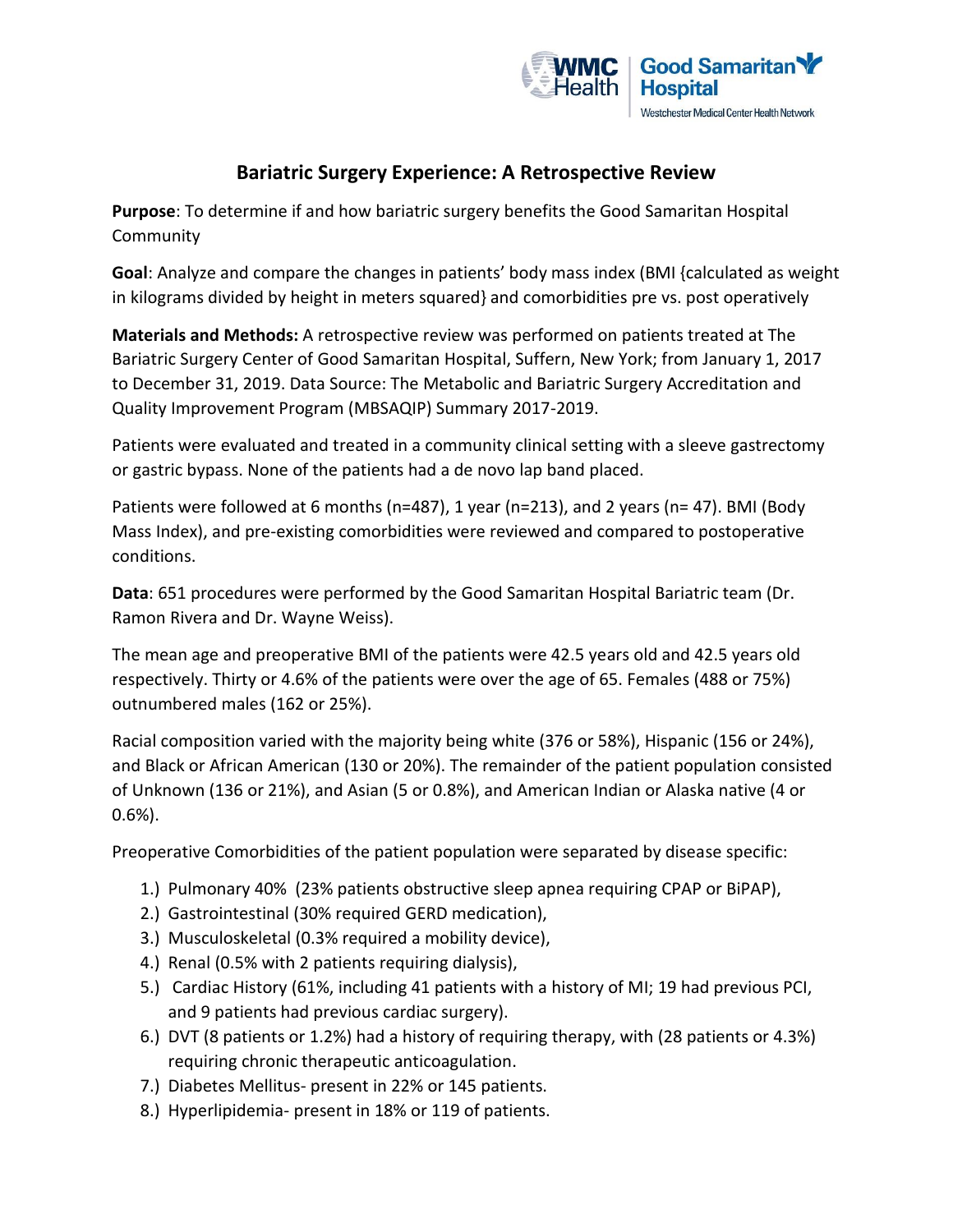

#### **Results:**

## A.) BMI Mean (Reduction)

The BMI declined (Lap Roux-en-Y, and Sleeve Gastrectomy) after six months from a preoperative baseline mean BMI of 43 to a postoperative BMI of 34. There was a further decline in the mean BMI after one year to 33, while after two years the mean BMI remained stable at 33.

The maximum postoperative BMI mean reduction was experienced at 1 year and remained relatively unchanged at 2 years. This mirrors the national BMI reduction data.

After I year, the sleeve gastrectomy patients had a greater reduction in mean BMI compared to gastric bypass patients (32.27 vs 36.71, respectively

B.) Reduction in Comorbidities (see Table 1) (1 year n=211 pts; 2 years n=46 pts) Sleep Apnea resolved in 56% patients at one year with a further decline to 85% of patients at the 2 year mark.

There was a 30% decline of GERD after two years in the national population. The GERD information was not recorded in the GSH data base, and therefore cannot be compared.

 Hyperlipidemia in the GSH population recorded a 23% decline after one year, while there was a reduction of 45% in the national population vs baseline after 2 years.

Hypertension occurrence had a reduction in the GSH patient population after one year by 32% compared to a 46% reduction in the national population.

Diabetes Mellitus also experienced a significant reduction from baseline in disease occurrence, with 54% reduction in the GSH population vs 68% reduction in the national population one year after surgery.

C.) Mortality; Readmissions; and Reoperations (see Table 2)

 The 30 day measure comparing Good Samaritan Hospital's experience of mortality, readmission, and reoperation rates were lower when compared to available national data.

Readmissions within 30 days post-op included fluid, electrolyte or nutritional depletion, dysphagia, abdominal pain, surgical site infections, and deep venous thrombosis/pulmonary embolism/portal vein thrombosis.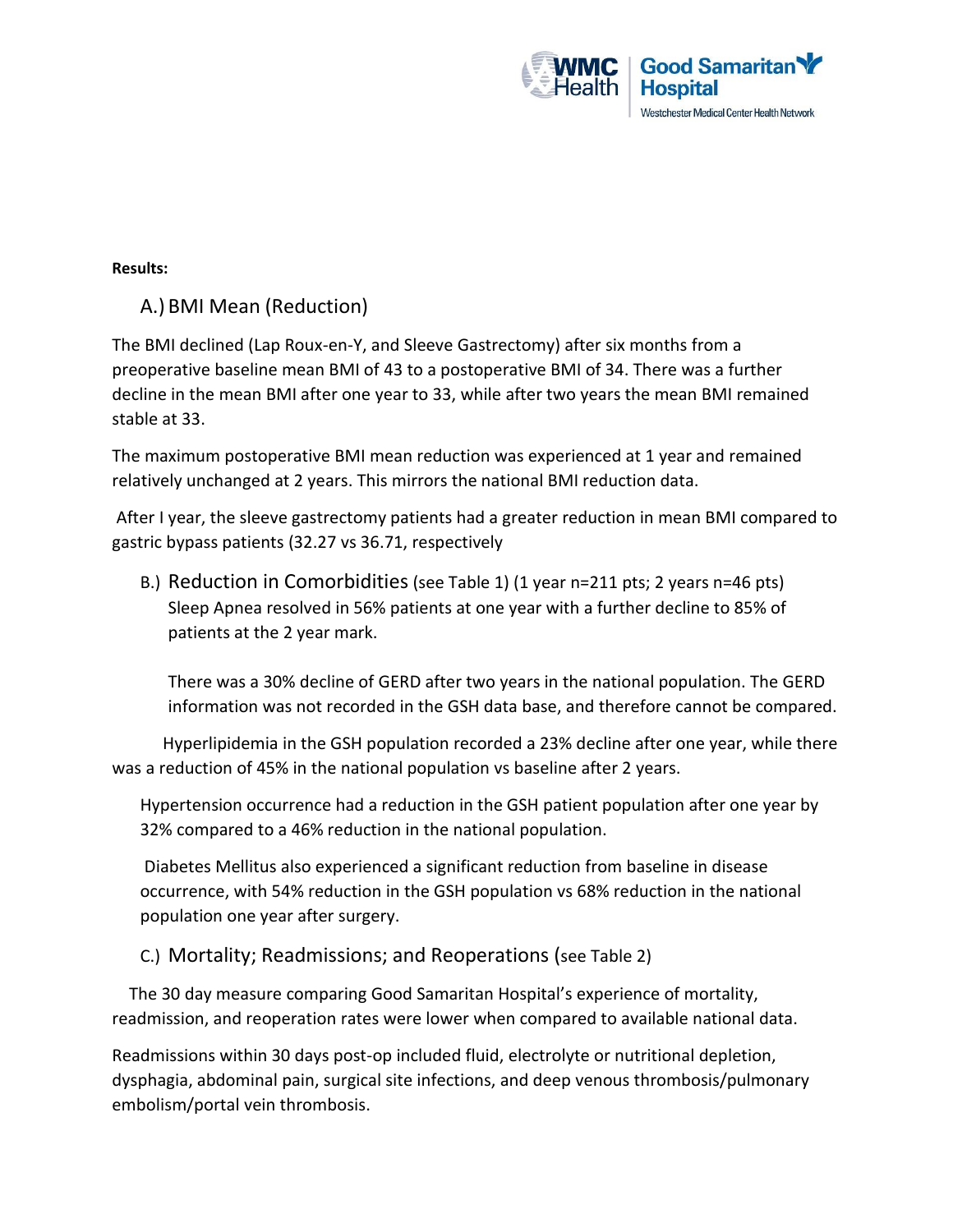

Re-operations within 30 days post-op included

anastomotic leaks/hemorrhage; intestinal obstructions; exploratory laparotomy; repair of gastric fistula; wound dehiscence; hernia repairs; stricture/ stomal obstruction with

EGD/dilatation; marginal ulcer/perforated viscus; cholecystectomy (unplanned) less than 30 days after bariatric surgery.

**Conclusion/Discussion:** One year postoperatively, 59% of the Good Samaritan Hospital bariatric patient population experienced a reduction of one or more comorbidities.

Patients pursue bariatric surgery to help attain medical and personal objectives. Some patients aspire to improve their health, and longevity, while others want to improve their own perception of a preferred physical appearance. There are few medications or procedures which can have a profound effect on one's overall health and appearance simultaneously. Bariatric surgery is performed to facilitate a patient's desire for weight loss with the additional benefit to reduce the risk of potentially life-threatening weight related health problems.

There is increasing evidence that bariatric procedures should also be considered for patients with type 2 diabetes and a BMI of 30.0 to 35.0 kg if hyperglycemia is inadequately controlled, despite optimal medical treatment of type 2 diabetes.<sup>2</sup>

Obesity is associated with an increased risk of several types of cancer including postmenopausal breast, endometrial, colon, liver, pancreatic, and ovarian cancers. <sup>3</sup>**-5** Data from 8 observational studies involving 635,642 patients suggest that bariatric surgery is associated with a reduced risk of all types of cancer and a reduced risk of obesity-associated cancer, including breast cancer. **<sup>6</sup>**

Obesity is a known increased risk for respiratory infections, and to negatively impact pulmonary function. Recent retrospective data on the treatment of COVID-19 patients reveals the negative health outcomes and increased risk leading to intubation and ventilator dependence. A recent study published in the Annals Internal Medicine of 2,466 patients found that obesity is associated with increased risk for intubation or death in time-to-event analysis.<sup>7</sup>

All patients with significant obesity, especially those with existing comorbidities, should be invited into a shared decision process on pursuing bariatric surgery. Patients deserve to be provided with information and alternatives to current medical therapy.

A future study of interest would be to perform a prospective nonrandomized age matched control with similar race, gender, and comorbidities for patients who do not have bariatric surgery, and compare future medical costs, emergency room visits, and life expectancy to those patients who do have bariatric treatment

The results and outcomes revealed here, reflect the success of the Bariatric Surgery Program at Good Samaritan Hospital. The surgical skill and supervision of Dr. Ramon Rivera, and Dr. Wayne Weiss have rewarded our patients with successful outcomes as demonstrated by significant improvements in lifestyle and reduction in preexisting comorbidities. Most importantly, their morbidity and complications have been, and remain well below those of the respective national rates.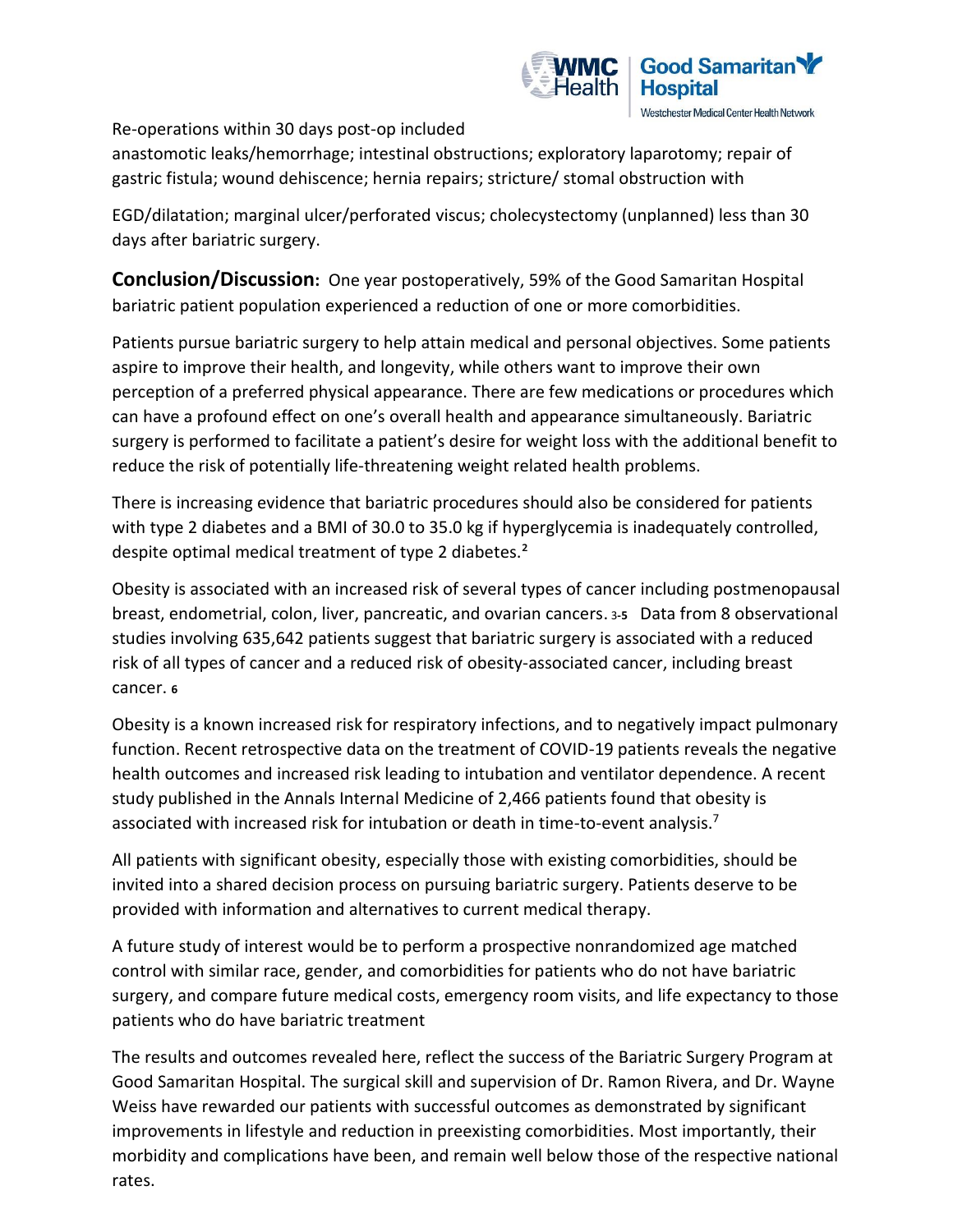

|                                          |            | <b>Present at</b> |               | <b>Reduction 1</b> |
|------------------------------------------|------------|-------------------|---------------|--------------------|
| <b>Sleep Apnea</b>                       |            | <b>Baseline</b>   | Present 1 Yr. | Yr.                |
|                                          | <b>GSH</b> | 22.90%            | 7.60%         |                    |
|                                          | National   | 35.80%            | 19.50%        | 52.30%             |
| <b>GERD</b>                              |            |                   |               |                    |
|                                          | <b>GSH</b> | 30.30%            | ***           | ***                |
|                                          | National   | 31.70%            | 33.20%        | 29.20%             |
| <b>Hyperlipidemia</b>                    |            |                   |               |                    |
|                                          | <b>GSH</b> | 18.30%            | 14.20%        | 23.10%             |
|                                          | National   | 22.60%            | 14.50%        | 43.50%             |
| <b>Hypertension</b>                      |            |                   |               |                    |
|                                          | <b>GSH</b> | 37%               | 25.10%        | 32.10%             |
|                                          | National   | 46%               | 26.90%        | 46.10%             |
| <b>Diabetes</b>                          |            |                   |               |                    |
|                                          | <b>GSH</b> | 22%               | 9.00%         | 53.70%             |
|                                          | National   | 24.40%            | 9%            | 67.80%             |
|                                          |            |                   |               |                    |
| Co'mbd                                   | <b>GSH</b> |                   |               | 58.80%             |
| <b>Reduction</b>                         | National   |                   |               | 76.10%             |
| <b>Summary</b>                           |            |                   |               |                    |
| (reduction of one or more comorbidities) |            |                   |               |                    |
| *** Not Available                        |            |                   |               |                    |

#### **Table 1 REDUCTIONS COMORBIDITIES OVERTIME**

### **Table 2 30 DAY MEASURE GSH vs NATIONAL**

| <b>Mortality</b>    |                 | 2017      | 2018      | 2019  |
|---------------------|-----------------|-----------|-----------|-------|
|                     | <b>GSH</b>      | 0.40%     | 0%        | 0%    |
|                     | <b>National</b> | <b>NA</b> | <b>NA</b> | 0.10% |
|                     |                 |           |           |       |
| <b>Readmissions</b> |                 |           |           |       |
|                     | <b>GSH</b>      | 2.50%     | 2.30%     | 2.90% |
|                     | <b>National</b> | <b>NA</b> | <b>NA</b> | 4.50% |
|                     |                 |           |           |       |
| <b>Reoperations</b> |                 |           |           |       |
|                     | <b>GSH</b>      | 0.80%     | 0.80%     | 0.40% |
|                     | <b>National</b> | ***       | ***       | 2%    |

\*\*\*Not Available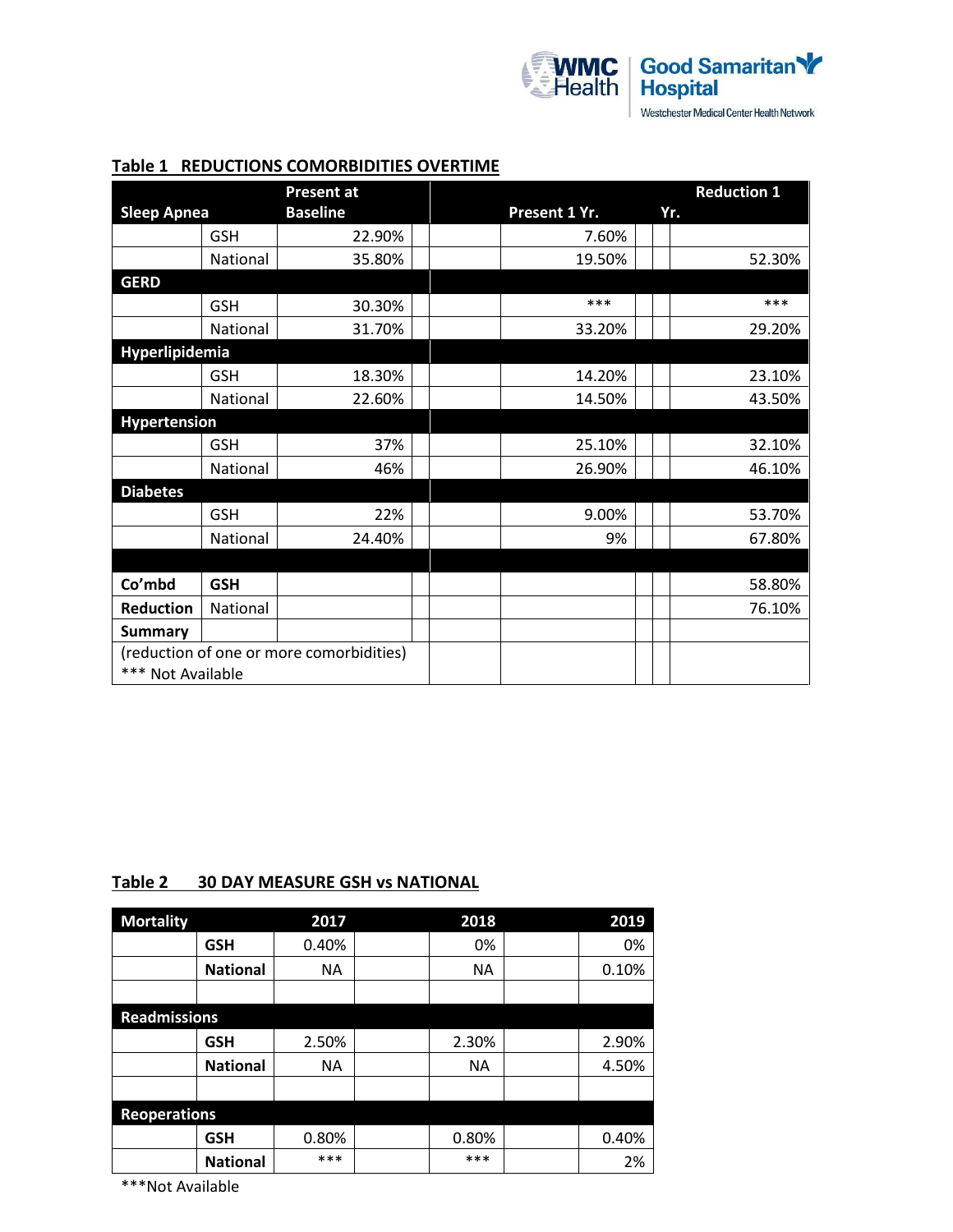

**<sup>1</sup>Horecki Lopez EK, Helm MC, Gould JC, Lak KL.** 

**<sup>2</sup> Primary care providers' attitudes and knowledge of bariatric surgery. Surgt Endosc. 2020:34(5):2273-2278.** 

**<sup>3</sup>Arterburn AD, Telem DA, Kushner RF, Courcoulas AP. Benefits and Risks of Bariatric Surgery in Adults A Review. JAMA v324; N0. 9; 879-885**

**<sup>4</sup>Wiggins T, Antonowicz SS, Markar SR. Cancer risk following bariatric surgery-systemic review and meta-analysis of national population based cohort studies. Obes Surg. 2019:29(3):1031-1039.**

**<sup>5</sup>Schauer DP, Feigelson HS, Koebnick C, et al. Bariatric surgery and the risk of cancer in a large multisite cohort. Ann Surg. 2019;269(1):95-101**

**<sup>6</sup>Feigelson HS, Caan B, Weinmann S, et al. Bariatric surgery is associated with reduced risk of breast cancer in both premenopausal and postmenopausal women. Ann Surg. 2019.**

**<sup>7</sup> Anderson RA, Geleris J, Anderson DR, Zucker J, Nobel YR, Freedberg D, et al. Body Mass Index and Risk for intubation or death in SARS-CoV-2 Infection: A retrospective Cohort Study. Ann Intern Med. 2020 Jul 29;M20-3214**